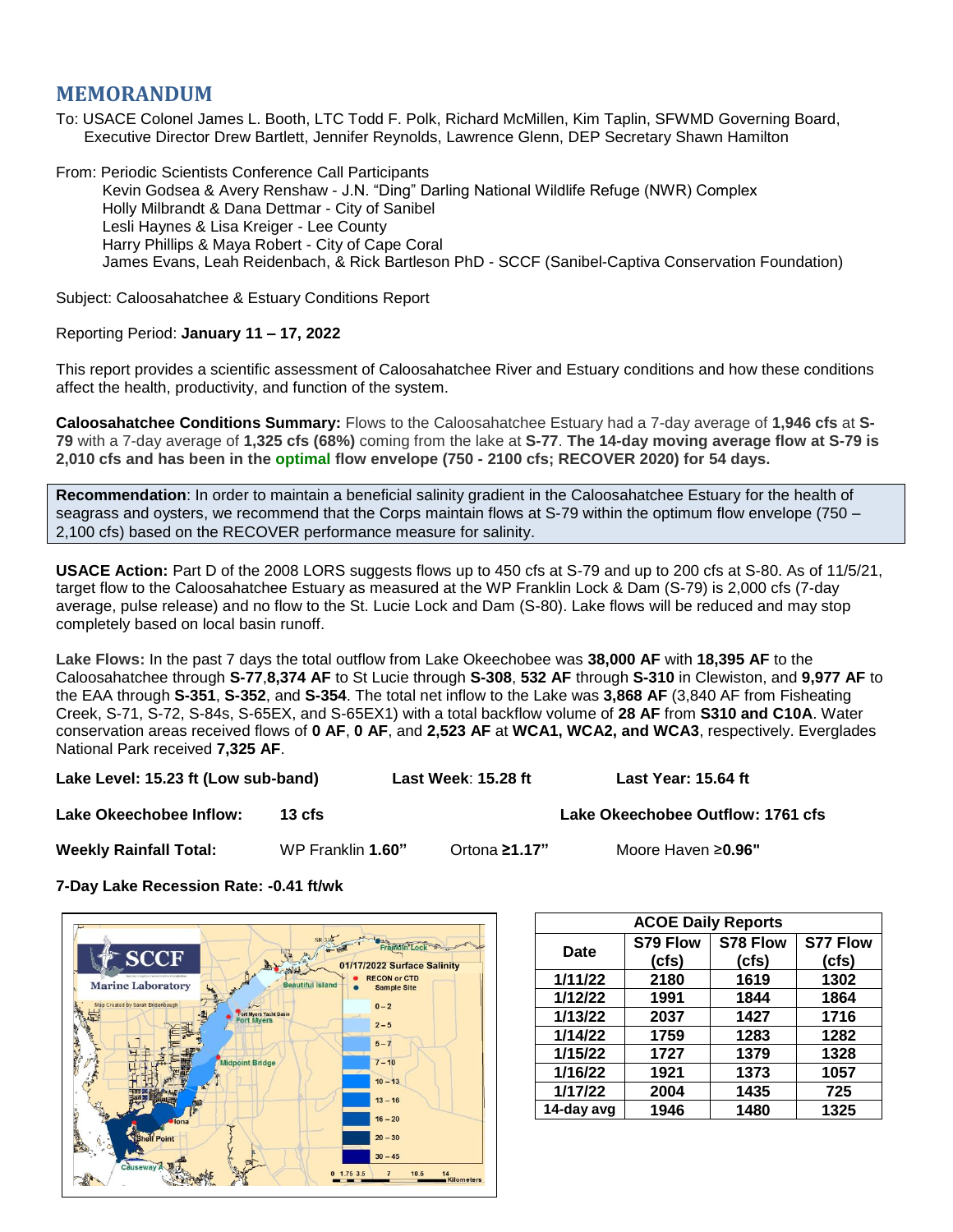## **Caloosahatchee Estuary Page 2 of 3**

30

## **SCCF Hourly Salinity** 30-Day Avg Sal  $25$ S79 Daily Discharge  $16000$ 30-d Avg Discharge 20 Salinity (PSU) Discharge (cfs) 12000 15 8000 10  $-4000$ 11932 I 9.21

Surface Salinity at Fort Myers Yacht Basin

| 25% Iz            | <b>Target</b><br><b>Values</b> | <b>Turbidity</b> | <b>Target</b><br><b>Values</b> |  |
|-------------------|--------------------------------|------------------|--------------------------------|--|
| meters            |                                | NTU              |                                |  |
| 0.65 <sup>c</sup> | > 1                            | 1.7              | < 18                           |  |
|                   | >2.2                           |                  | < 18                           |  |
| 1.63 <sup>m</sup> | > 2.2                          | 2.2              | < 5                            |  |
|                   |                                |                  |                                |  |

*irradiance. Target values indicate the depth of light penetration needed for healthy seagrass.* m measured, c calculated

**Cyanobacteria Status:** There was no report for cyanobacteria this week.

**Upper Estuary Conditions:** The 30-day average surface salinity at the Fort Myers Yacht Basin was **3.5 psu**, within the suitable range for tape grass.

20000

**Lower Estuary Conditions:** The average salinity at Shell Point RECON was **25 psu**, within the optimal range for oysters and seagrass.

**Water Quality Conditions**

| <b>Monitor Site</b>           | Salinity (psu) <sup>a</sup><br>[previous week] | Diss $O2$<br>$(mg/L)^b$ | <b>FDOM</b><br>$(q$ sde $)^c$ | Chlorophyll<br>$(\mu g/L)^d$ |
|-------------------------------|------------------------------------------------|-------------------------|-------------------------------|------------------------------|
| <b>Beautiful Island</b>       | $0.3 - 0.8$ [0.2 - 0.6]                        | $5.1 - 6.3$             | 301                           | ---                          |
| <b>Fort Myers Yacht Basin</b> | $2.0 - 6.1$ [0.9 - 5.8]                        | -------                 | 267                           | 6.8                          |
| <b>Shell Point</b>            | <b>ND</b>                                      | <b>ND</b>               | <b>ND</b>                     | <b>ND</b>                    |
| <b>McIntyre Creek</b>         | $26.9 - 33.2$ [28.5 - 32.3]                    | $6.4 - 15.4$            | $6.2 - 13.4$                  | $0.2 - 1.1$                  |
| <b>Tarpon Bay</b>             | ------- [------- <sup>-</sup>                  | -------                 | -------                       | -------                      |
| <b>Wulfert Flats</b>          | $29.5 - 33.6$ [30.4 - 33.5]                    | $5.6 - 8.6$             |                               | $2.9 - 11.7$                 |

**Red values are outside of the preferred range.**

**<sup>a</sup> Salinity target values: BI < 5, FM < 10, SP = 10 – 30**

**<sup>b</sup> Dissolved O<sup>2</sup> target values: all sites > 4**

**<sup>c</sup> FDOM target values: BI < 70, FM < 70, SP < 11**

**<sup>d</sup> Chlorophyll target values: BI < 11, FM < 11, SP < 11** 

**<sup>s</sup> Single sonde lower and surface layer or surface grab lab measurement**

**Red Tide:** On 1/14/22, the FWC reported that *K. brevis* was observed at background concentrations in one sample in Manatee County.

**Wildlife Impacts:** In the past week (1/9 – 1/17), the CROW wildlife hospital on Sanibel received 15 toxicosis patients: 1 anhinga (still at CROW), 4 brown pelicans (2 died, 2 still at CROW), 2 double crested cormorants (both still at CROW), 2 royal terns (1 died, 1 still at CROW), 1 sanderling (died), 1 sandwich tern (died), 1 white ibis (still at CROW), and 3 white pelicans (1 died, 2 still at CROW).